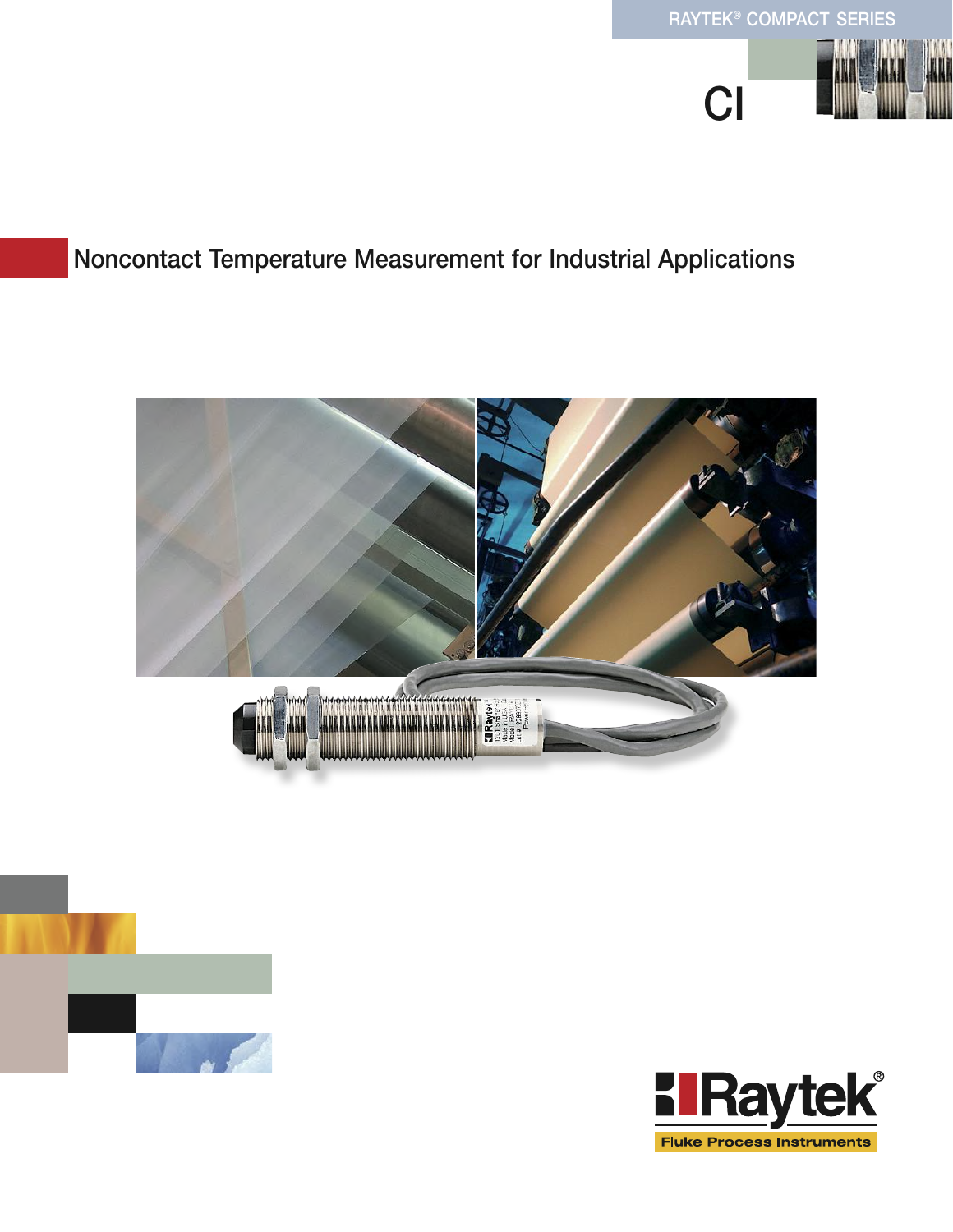# **CI Highlights**

- Type J or K, or 0-5 V output
- Two models cover temperature ranges from 0°C to 500°C (32°F to 932°F)
- IP 65 (NEMA-4) stainless steel electronics housing
- 4:1 optics at 90% energy
- 350 mSec (95%) response time
- Powered by 12-24 VDC at 20 mA
- Accessories for cooling and air purging

The Raytek CI model provides the advantages of infrared temperature measurement in a compact, low cost, integrated sensor. Designed for easy integration into a standard 4-wire system, the CI sensor can easily replace traditional contact probes with a J-type or K-type thermocouple output, or with a 0-5 volt output if your application is susceptible to noise or requires a longer cable run.

The CI sensor is designed to measure target temperatures ranging from 0°C to 500°C (32°F to 932°F). The CI unit's onboard electronics are protected by a rugged IP 65 (NEMA-4) stainless steel housing, allowing the sensor to function in ambient temperatures to 70°C (160°F) without cooling. With water cooling, the CI sensor can withstand ambient temperatures to 260°C (500°F).

Because the CI unit has the same 50 Ohm output impedance as a thermocouple, it functions accurately without offset errors—when used in conjunction with the thermocouple break protection circuitry in most controllers, displays, and transmitters.

Compact. Easy to install. Affordable. The Raytek CI sensor is ideal for both OEM and end-user applications.

## Measurement Specifications

| Model             | Output         | Overall Temp.<br>Range           | Accuracy                                                                |
|-------------------|----------------|----------------------------------|-------------------------------------------------------------------------|
| CI <sub>1</sub> A | J Thermocouple |                                  | 0°C to 115°C (32°F to 240°F)<br>$\pm 3$ °C ( $\pm 6$ °F)                |
| C <sub>I2A</sub>  | K Thermocouple | 0°C to 350°C<br>(32°F to 662°F)  | 116°C to 225°C (241°F to 440°F)<br>larger of $\pm 5\%$                  |
| CI <sub>3</sub> A | Voltage        |                                  | $226^{\circ}$ C to $350^{\circ}$ C<br>(441°F to 662°F) >±5%             |
| C11B              | J Thermocouple | 30°C to 500°C<br>(86°F to 932°F) | 100 $\degree$ C to 500 $\degree$ C<br>(212°F to 932°F)                  |
| CI2B              | K Thermocouple |                                  | larger of $\pm 2\%$ or $\pm 3^{\circ}$ C ( $\pm 6^{\circ}$ F)           |
| CI3B              | Voltage        |                                  | 30°C to 99°C (86°F to 211°F)<br>$\pm 6^{\circ}$ C ( $\pm 10^{\circ}$ F) |

Spectral Response 7 to 18 microns System Repeatability  $\pm 1\%$  of measured value or  $\pm 1\degree$ C (2 $\degree$ F), Temperature Resolution <0.5°C or 1°F Reponse Time (95%) 350 mSec Emissivity Fixed at 0.95

whichever is greater

# Nominal Optical Specifications



D:S is the optical resolution expressed as a ratio of the distance to the resolution spot divided by the diameter of the spot.

Optical resolution for the CI sensor is 4:1. Nominal spot size based on 90% energy.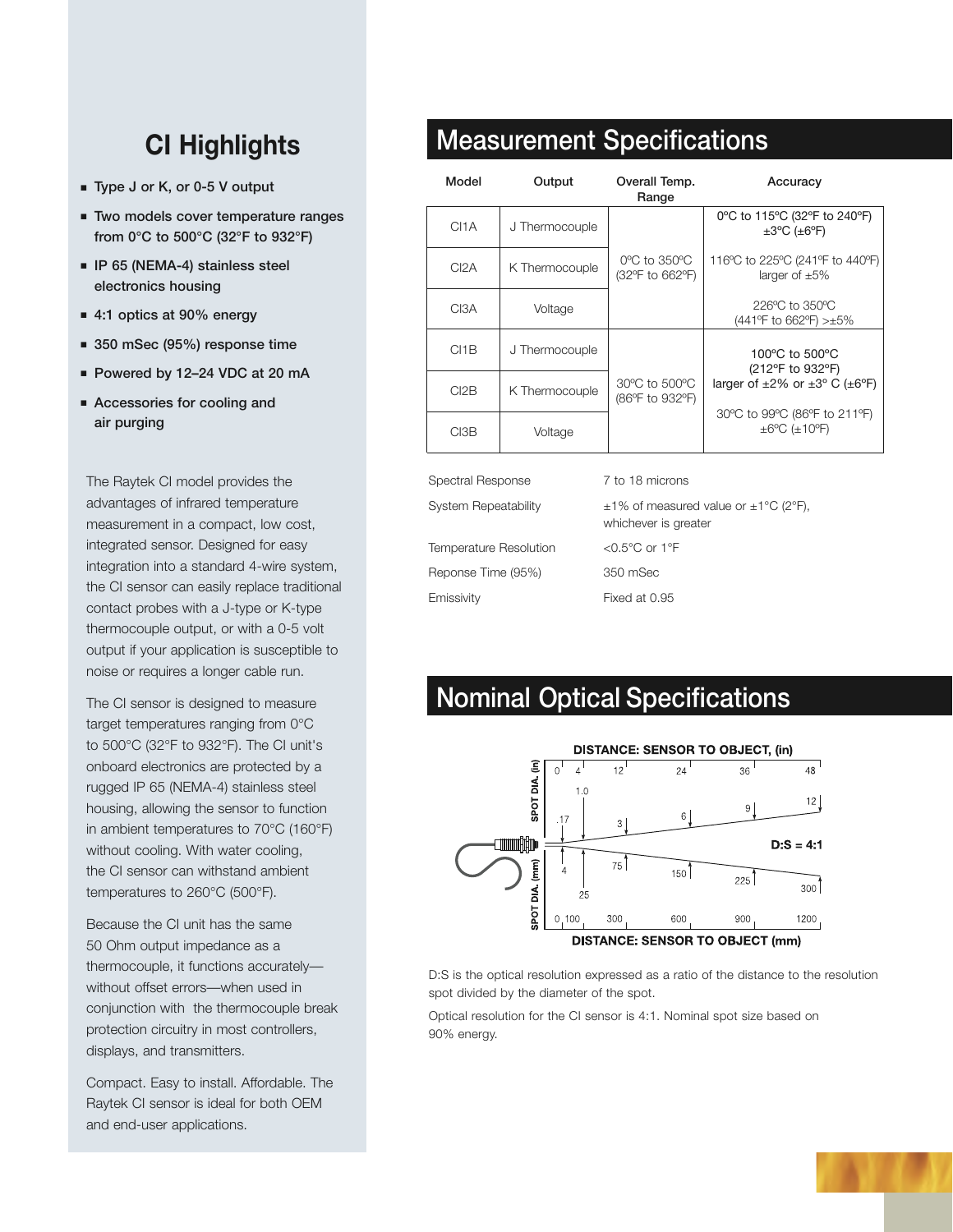# Electrical Specifications

| Outputs                | User-selectable thermocouple<br>output (model specific, either J<br>or K) or voltage output 10 mV/°C |
|------------------------|------------------------------------------------------------------------------------------------------|
| Cable Length           | 1 m (3.2 ft) standard, longer<br>cables optional                                                     |
| Output Impedance       | 50 ohms                                                                                              |
| Minimum Load Impedance | 50K ohms                                                                                             |
| Power Supply           | 12–24 VDC (≤ 2.5% ripple)<br>@ 20 mA                                                                 |



## Accessories Options

Each CI sensor includes two mounting nuts, 1m (3.2ft.) of cable, and an operator's manual. Longer cables up to 15m (50ft.) maximum are available and must be specified at the time of order.

# Sensor Specifications

| Environmental Rating                                                | IP 65 (NEMA-4)                                                                             |
|---------------------------------------------------------------------|--------------------------------------------------------------------------------------------|
| Ambient Temperature Range<br>With air cooling<br>With water cooling | 0°C to 70°C (32°F to 160°F)<br>0°C to 90°C (32°F to 200°F)<br>0°C to 260°C (32°F to 500°F) |
| Storage Temperature                                                 | $-30^{\circ}$ C to 85 $^{\circ}$ C (-22 $^{\circ}$ F to 185 $^{\circ}$ F)                  |
| Relative Humidity                                                   | 10 to 95%, non-condensing                                                                  |
| Shock                                                               | IEC 68-2-27 (MIL STD 810D)<br>50 g's, 11 mSec, any axis                                    |
| Vibration                                                           | IEC 68-2-27 (MIL STD 810D)<br>3 g's, any axis, 11-200 Hz                                   |
| Weight                                                              | 130 g (4.5 oz)                                                                             |

### Adjustable or fixed mounting bracket for sensing head (XXXCIADJB or XXXCIACFB)





Air purge jacket to keep lens or right angle mirror clean (XXXCIAP or XXXCIACAPM for metric version)

Right angle mirror to ease installation into tight locations (XXXCIACRA)





Optional water/air cooling/purging system for high temperature environments up to 260°C (500°F)

Optional cooling jacket must be specified at the time of order.

## Sensor Dimensions



temperature 105°C (220°F)